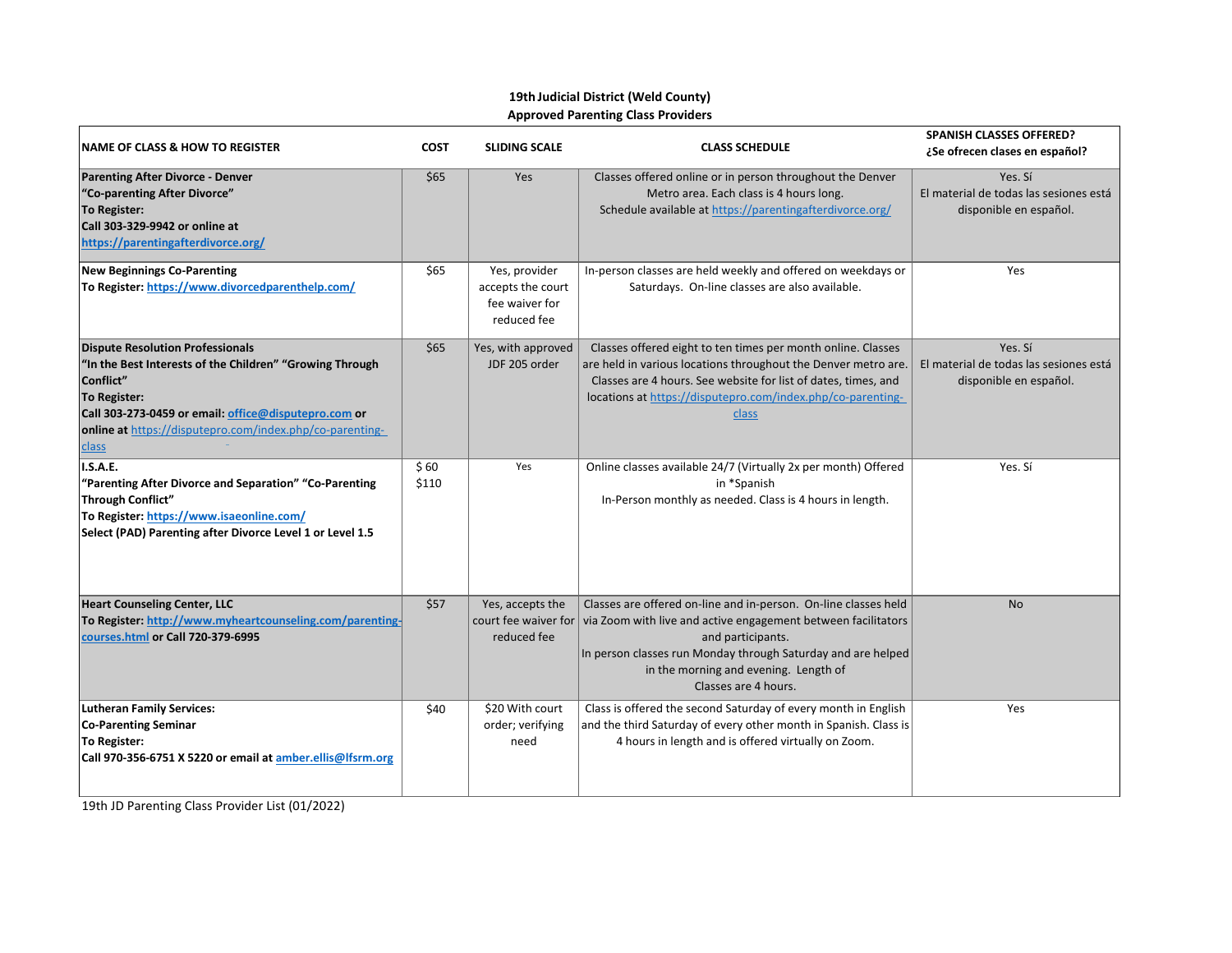## **19th Judicial District (Weld County) Approved Parenting Class Providers**

| <b>ACEonline, LLC</b><br>"Parenting Class for Divorce"<br>To Register:<br>https://www.parentingclassdivorce.com/colorado                                     | \$30  | No                                                     | All classes are online and will take a minimum of 4 hours to<br>complete. https://www.parentingclassdivorce.com/colorado                                                                                                                                                 | <b>No</b>                                                                   |
|--------------------------------------------------------------------------------------------------------------------------------------------------------------|-------|--------------------------------------------------------|--------------------------------------------------------------------------------------------------------------------------------------------------------------------------------------------------------------------------------------------------------------------------|-----------------------------------------------------------------------------|
| <b>Center for Divorce Education</b><br>To Register: https://online.divorce-education.com/ Call: 740<br>594-2526 or online at:<br>staff@divorce-education.com | \$60  | Yes, Court<br>Approved Fee<br><b>Waiver Accepted</b>   | Classes are online and will take a minimum of 4 hours to<br>complete. https://www.online.divorce-education.com/                                                                                                                                                          | Yes. Sí                                                                     |
| <b>Families Adjusting to Change and Transition (F.A.C.T.)</b><br>To Register: https://www.factcolorado.com/                                                  | \$45  | Yes, 50% off for<br>clients with a court<br>fee waiver | Classes are online and will take a minimum of 4 hours to<br>complete.                                                                                                                                                                                                    | Yes. Sí<br>El material de todas las sesiones está<br>disponible en español. |
| <b>Co-Parenting Into the Future</b><br>To Register: Online at www.coparentingintothefuture.com                                                               | \$50  | Yes                                                    | All classes are fully online in English<br>www.coparentingintothefuture.com                                                                                                                                                                                              | <b>No</b>                                                                   |
| Lifelong, Inc.<br><b>To Register:</b><br>Call: (303)573-0839 or email: Referrals@lifelonginc.com                                                             | \$50  | Yes                                                    | Currently Virtual - four to five nights/week with daytime<br>offerings also, each class is 90-120 minutes. Parenting classes<br>range from 12-24 classes depending on the type of class.<br>Please call or email for current class offerings.<br>http://lifelonginc.com/ | <b>No</b>                                                                   |
| <b>Mountain Soul Resources, Inc.</b><br>To Register:<br>Call 970-319-4013 or<br>cheribarger@mtnsoulonline.com                                                | \$135 | Yes - With Court Fee<br><b>Waiver Form</b>             | Classes offered privately, 1:1 as scheduled anytime Monday-<br>Friday. Classes are via Zoom Class is 4 hours long.                                                                                                                                                       | Yes. Sí<br>El material de todas las sesiones está<br>disponible en español. |

19th JD Parenting Class Provider List (1/2022)